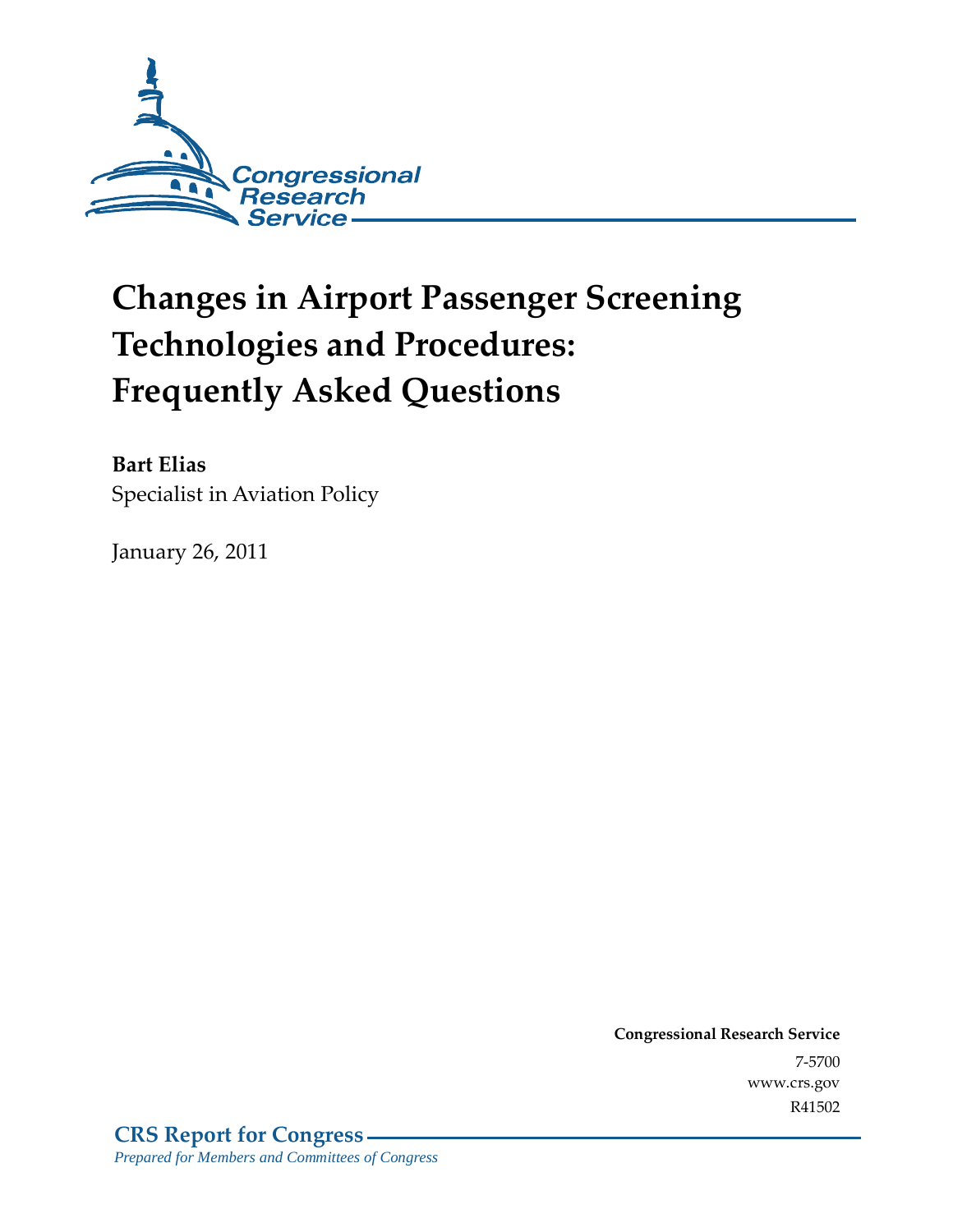## **Contents**

| What Concerns Have Been Raised Regarding Religious or Cultural Sensitivities? |
|-------------------------------------------------------------------------------|
|                                                                               |
|                                                                               |
|                                                                               |
|                                                                               |
|                                                                               |

#### **Contacts**

|--|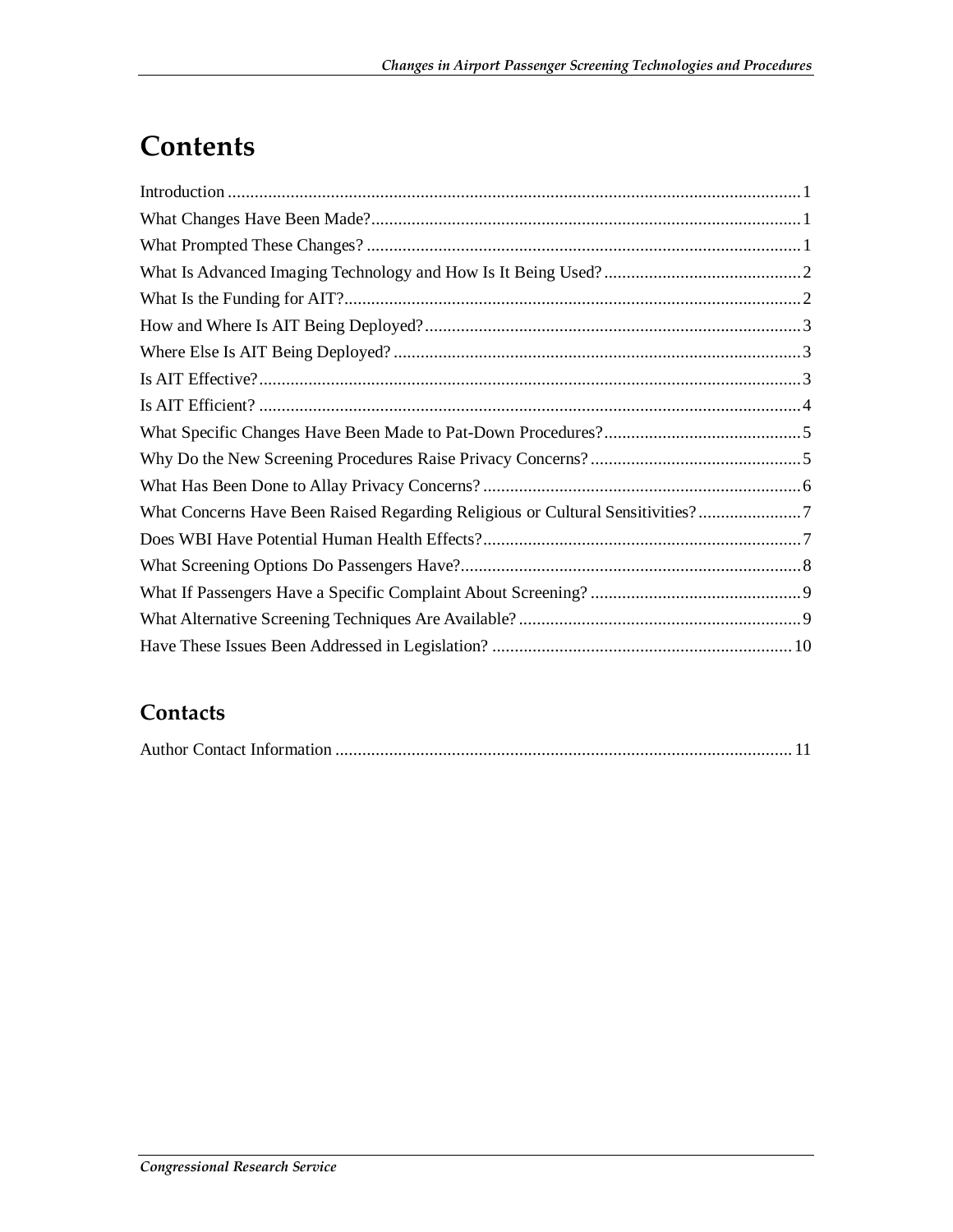### **Introduction**

In the autumn of 2010, the Transportation Security Administration (TSA) began deploying new technologies and procedures for screening passengers at airport checkpoints. Reports of negative public reaction to some of these changes have prompted intense congressional interest in TSA passenger screening. This report addresses some of these concerns.

### **What Changes Have Been Made?**

During 2010, TSA introduced whole body imaging (WBI) systems at airport checkpoints around the United States. Previously, the systems were used only on a trial basis at a small number of airports. They are now in use as a primary screening method at most busy passenger airports.

These systems, which TSA refers to as advanced imaging technology (AIT) systems, capture an image of what lies underneath an individual's clothing. Critics have referred to this as a "virtual strip search."<sup>1</sup> If an individual considers this screening method too invasive or revealing or prefers not to undergo AIT imaging for any other reason, TSA provides the option of submitting to a pat-down search instead.

In response to aircraft bombing attempts and intelligence regarding terrorist explosives concealment methods, TSA also has changed pat-down procedures to more thoroughly inspect individuals for concealed items. The use of pat-down procedures has also become more frequent, including searches conducted at gates immediately prior to boarding.

## **What Prompted These Changes?**

Because of improvements to prevent airline hijackings made since 9/11, TSA now regards explosives as the main threat to passenger airliners. The inability of walk-through metal detectors to screen for explosives has been seen as a critical weakness in aviation security.

In 2004, the 9/11 Commission recommended that TSA give priority attention to implementing technologies and procedures for screening passengers for explosives.<sup>2</sup> The bombing of two Russian airliners in August 2004, shortly after the release of the commission's report, focused considerable attention on this issue. Based on the 9/11 Commission's recommendation, Congress included provisions in the Intelligence Reform and Terrorism Prevention Act of 2004 (P.L. 108- 458) directing TSA to improve checkpoint screening technologies capable of detecting explosives. TSA initially tested walkthrough portals that analyze samples of air passed over individuals for traces of explosives. However, TSA considered these systems to be unreliable in the airport environment and has more recently focused on WBI technologies.

<sup>-</sup><sup>1</sup> For example, Jessica Ravitz, "Airport Security Bares All, Or Does It," CNN.com/travel, May 18, 2009, available at http://edition.cnn.com/2009/TRAVEL/05/18/airport.security.body.scans/?iref=mpstoryview.

<sup>2</sup> National Commission on Terrorist Attacks Upon the United States. *The 9/11 Commission Report*, New York, NY: W. W. Norton & Co., 2004.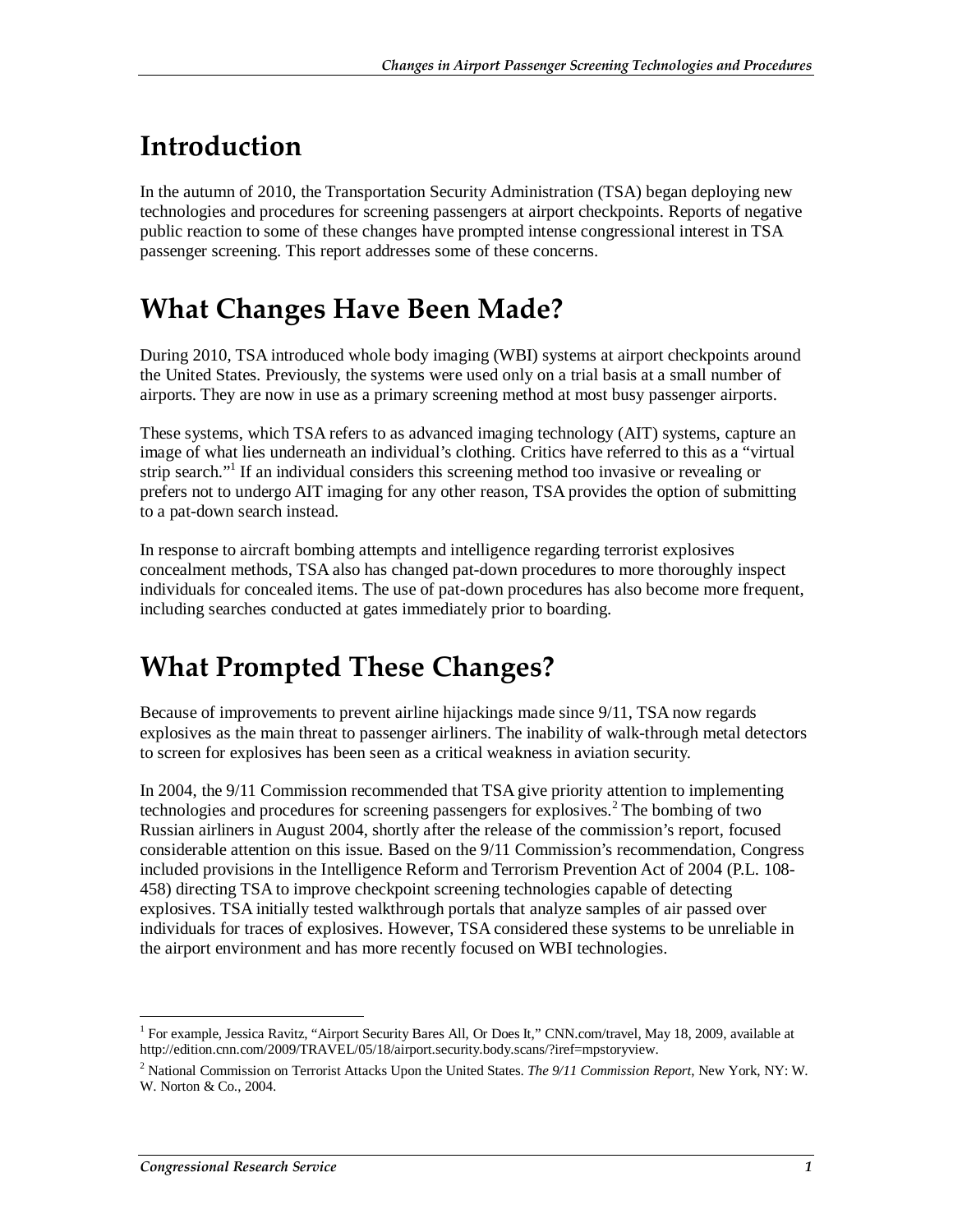On December 25, 2009, an air passenger, Umar Farouk Abdulmutallab, attempted to ignite an explosive device concealed in his underwear while on board a Detroit-bound commercial flight from Amsterdam. This incident prompted additional changes to security screening procedures. In addition to increasing its reliance on WBI as a primary screening technology, TSA has changed its pat-down search procedures and increased the use of pat-down searches.

### **What Is Advanced Imaging Technology and How Is It Being Used?**

AIT systems are commonly referred to as whole body imaging systems or full-body scanners. The technology does not specifically identify explosives, but can reveal concealed items that would not be detected by walkthrough metal detectors, including explosives and non-metallic weapons. If a concealed item is detected, TSA procedures require that screeners<sup>3</sup> use additional inspection methods to determine whether the item is a threat. These methods may include pat-downs, visual inspection, or swabbing an individual's skin and/or clothing to obtain a sample to analyze for traces of explosives.

TSA has approved two AIT systems for operational use. One of those systems, the Rapiscan Secure 1000, uses a technology called X-ray backscatter; the other, the L-3 ProVision, uses millimeter wave imaging. Most fielded versions of these systems require the individual to assume only one pose to generate images, allowing screeners to detect any concealed items the person may be carrying. The ProVision system acquires multiple images whereas the Rapiscan Secure 1000 takes two images: a front view and a back view. A third system, the AS&E Smartcheck Z Backscatter system, was previously tested at airports but has not been evaluated by TSA for largescale acquisition. One disadvantage of this system is that it requires the individual to stand in two poses to render front-view and rear-view images. Other vendors manufacture whole-body imaging systems using a variety of technologies, some of which are being evaluated to determine if they meet TSA's operational performance requirements.

### **What Is the Funding for AIT?**

In FY2008, Congress established an airport checkpoint screening fund providing \$250 million for advanced checkpoint technologies (see P.L. 110-53). Additional funding was provided in the regular FY2009 appropriations. The American Recovery and Reinvestment Act (ARRA) of 2009 (P.L. 111-5) included \$1 billion for aviation security, of which \$300 million went to accelerate the acquisition and deployment of whole-body imaging systems. In FY2010, \$117 million was appropriated and the President's budget request for FY2011 sought \$344 million for checkpoint technologies. Although these amounts also fund the purchase of next-generation X-ray equipment for screening carry-on bags, AIT accounts for a large share of checkpoint technology acquisition.

-

<sup>&</sup>lt;sup>3</sup> TSA employees perform passenger and baggage screening functions at most airports. At some airports, these functions are performed by employees of private companies subject to TSA oversight.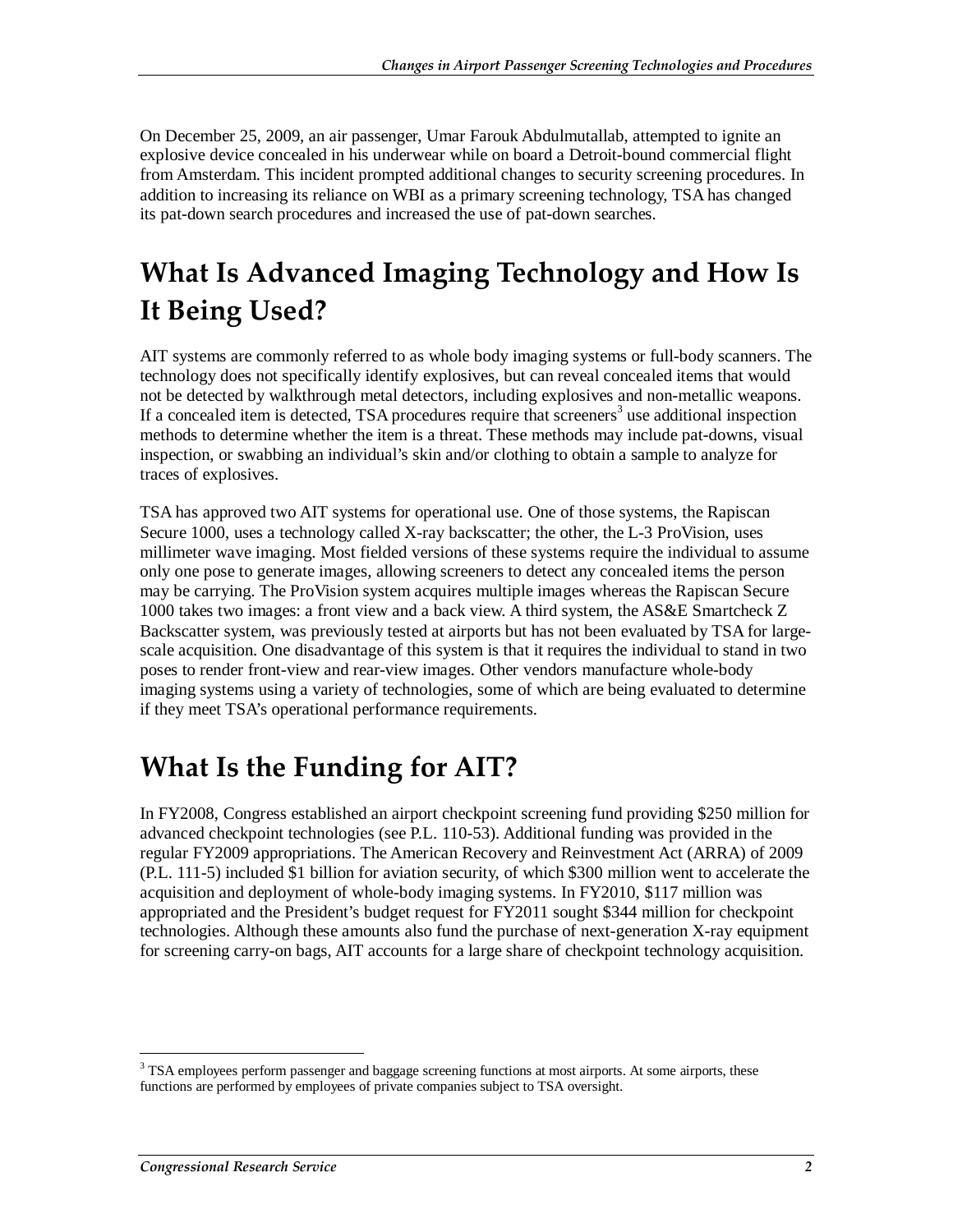### **How and Where Is AIT Being Deployed?**

In October 2007, TSA began its initial field test of WBI screening at Phoenix Sky Harbor Airport.<sup>4</sup> In that trial, an X-ray backscatter system was offered as an alterative to pat-down searches for passengers selected for additional secondary screening. More extensive testing at various airports using both X-ray backscatter and millimeter wave systems commenced in 2008. Over the past two years, TSA has significantly expanded its deployment of AIT systems. As of January 2011, 486 AIT units had been deployed to 78 airports. The President's budget request for FY2011 sought funding for 503 additional units, to bring the nationwide total to roughly 1,000. While it is unclear what the nationwide mix of systems will be once all systems are deployed, individual airports appear to be receiving either millimeter wave or backscatter systems, but not both. Presently, the systems are not used in all screening lanes. System-wide, there are more than 750 screening checkpoints and over 2,000 screening lanes across 450 airports in the United States. TSA's goal is to have 1,800 units deployed across the country by the end of FY2014. It refers to this number as its full operating capability for AIT. An updated list of airports with AIT technology is available on TSA's website.<sup>5</sup>

### **Where Else Is AIT Being Deployed?**

AIT systems are in operational use at a few foreign airports, primarily in Europe. In many cases, they are used solely to screen passengers traveling on U.S.-bound flights. Canada uses the systems in selected airports to screen both domestic and international passengers. The procedures and privacy protections vary from country to country. In addition to aviation security applications, AIT is being used at state and federal courthouses, correctional institutions, embassies, and border crossings, and by the Department of Defense, mostly overseas.

### **Is AIT Effective?**

TSA generally regards AIT as an effective solution for detecting concealed threats carried by passengers. Its heavy investments in the technology indicate TSA's commitment to making AIT a central part of its strategy for detecting explosives at passenger checkpoints. TSA, in cooperation with the Department of Homeland Security's Transportation Security Laboratory, conducts laboratory and operational testing and evaluation of screening technologies. In the case of AIT, these methods include extensive performance studies using trained human observers under simulated and actual operational conditions. Approved AIT systems in use at airports have met TSA's operational requirements for threat detection. For security reasons, TSA's specific standards cannot be divulged publicly, although TSA officials have said that AIT performance was comparable to pat-down searches in operational tests.<sup>6</sup>

 4 John Lettice, "'Virtual Strip Search' Arrives at JFK and LAX," *The Register* (UK), April 22, 2008.

<sup>5</sup> http://www.tsa.gov/approach/tech/ait/faqs.shtm.

<sup>6</sup> U.S. Government Accountability Office, *TSA Is Increasing Procurement and Deployment of the Advanced Imaging Technology, but Challenges to This Effort and Other Areas of Aviation Security Remain*, GAO-10-484T, March 17, 2010.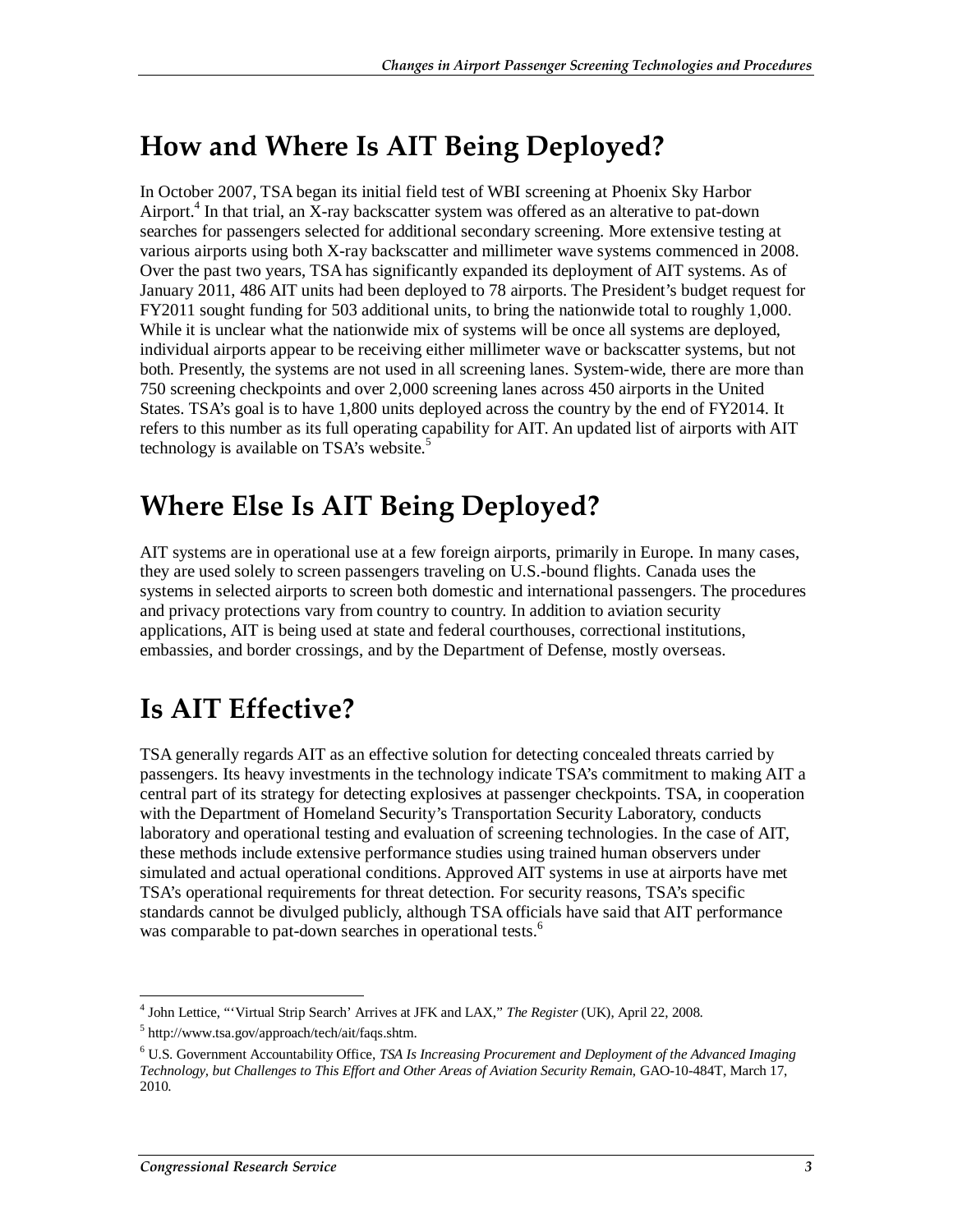Experts are divided about the effectiveness of AIT systems, and it remains unclear whether a WBI scan would have detected the explosives used in the 2009 Christmas Day bombing attempt.<sup>7</sup> Of particular concern is the potential that terrorists could use certain concealment tactics to evade detection by AIT. Modeling by independent researchers, based on publicly available performance estimates, found that certain concealed items—including types of explosives used in past terrorism attempts targeting aircraft—would be difficult, if not impossible, to detect using X-ray backscatter systems at current radiation exposure levels. They concluded that "[e]ven if exposure were to be increased significantly, normal anatomy would make a dangerous amount of plastic explosives with tapered edges difficult if not impossible to detect."<sup>8</sup> There is a separate debate as to whether the money appropriated for WBI would be better spent on intelligence-gathering.<sup>9</sup>

#### **Is AIT Efficient?**

TSA procedures for screening at walkthrough metal detectors can be cumbersome. Passengers are typically instructed to remove all metallic items, including cell phones, keys, coins, and sometimes even jewelry and belts with metal buckles. Since a December 2001 shoe-bombing attempt, passengers have been required to remove their shoes and place them with other carry-on items for X-ray screening. When passengers forget to remove metallic objects, the system can be slowed by nuisance alarms that must be resolved through secondary screening.

The procedures for AIT, as currently implemented, do not eliminate any of these requirements and impose additional requirements to remove non-metallic items, such as wallets, from pockets to minimize false positive determinations. Also, unlike metal detectors that passengers can move through quickly, WBI systems require passengers to assume a pose in front of the imager for several seconds. Since the systems are new and passengers are largely unfamiliar with them, TSA screeners must provide detailed instructions, adding to the time required to screen a passenger. If large numbers of passengers are required to undergo AIT screening, longer security lines could result. Additional delays could prompt complaints even from passengers who do not object to the screening methods. TSA points out, however, that AIT screening is much quicker and more efficient than a pat-down search. TSA also contends that AIT does not significantly impact checkpoint efficiency at current utilization levels because AIT screening is typically faster than screening of carry-on items.

TSA could minimize delays by using WBI only at times when security lines are short. However, such a strategy could lead to vulnerabilities if terrorists carrying explosives could time their entry into a screening lane to minimize the probability that they would undergo WBI screening.

<sup>&</sup>lt;u>.</u> 7 U.S. Government Accountability Office, *Better Use of Terrorist Watchlist Information and Improvements in Deployment of Passenger Checkpoint Technologies Could Further Strengthen Security*, GAO-10-401T, January 27, 2010.

<sup>&</sup>lt;sup>8</sup> Leon Kaufman and Joseph W. Carlson, "An Evaluation of Airport X-ray Backscatter Units Based on Imaging Characteristics," *Journal of Transportation Security*, published online November 26, 2010, available at http://www.springerlink.com/content/g6620thk08679160/.

<sup>&</sup>lt;sup>9</sup> Jessica Ravitz, "Airport Security Bares All, Or Does It?," CNN.com/travel, May 18, 2009, available at http://edition.cnn.com/2009/TRAVEL/05/18/airport.security.body.scans/?iref=mpstoryview.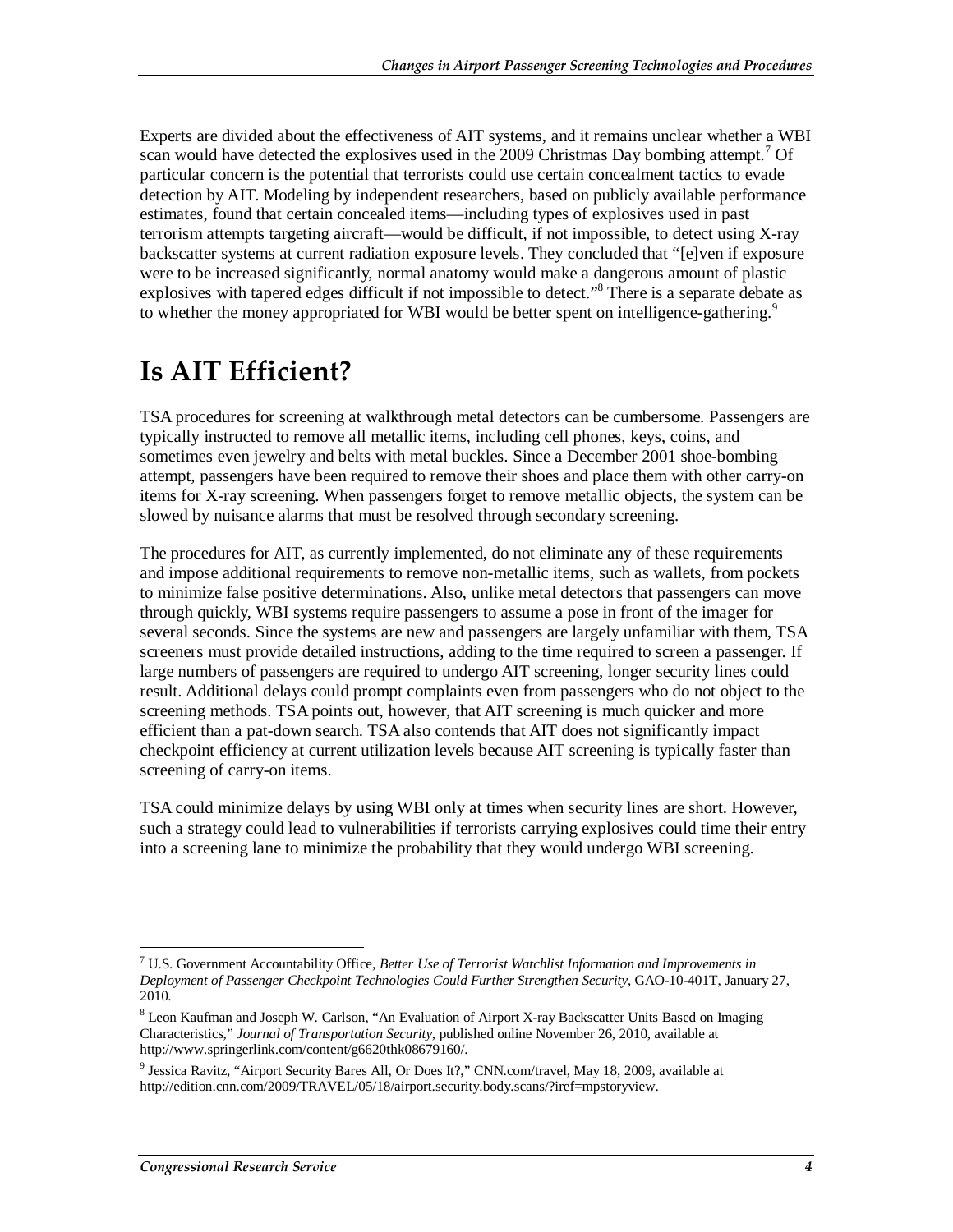## **What Specific Changes Have Been Made to Pat-Down Procedures?**

In October 2010, TSA announced revisions to its pat-down procedures to more thoroughly examine individuals for concealed threats.<sup>10</sup> Previously, TSA procedures called for screeners to use only the backs of their hands when inspecting sensitive areas. The new procedures involve using the front of the hand to search for concealed items and more detailed tactile inspection of areas higher on the thigh and in the groin area. The procedures routinely involve touching of buttocks and genitals.<sup>11</sup> As with prior procedures, all pat-downs are conducted by a same-sex screener, and passengers may opt for a screening in a private area. In congressional testimony on November 17, 2010, TSA Administrator John Pistole conceded that the methods are clearly more invasive than prior methods, but defended them as necessary to detect concealed threats and indicated that he has no intention of modifying the new techniques.

### **Why Do the New Screening Procedures Raise Privacy Concerns?**

Polling data indicate that about 75% to 80% of Americans support the use of AIT at airport checkpoints.12 However, AIT has met with objections from groups such as the American Civil Liberties Union, which has urged Congress to ban the use of whole body imaging technologies as a method for primary screening on the basis that "[p]assengers expect privacy underneath their clothing and should not be required to display highly personal details of their bodies."13 In the United Kingdom, questions have been raised about whether whole body imaging of children violates child pornography laws.<sup>14</sup> So far, this particular aspect of privacy has not been the subject of detailed policy discussion in the United States, and children are not categorically excluded from WBI screening.

With regard to pat-down procedures, TSA has faced allegations of groping, singling out female passengers, and other abuses. In 2005, an extensive investigation by the Department of Homeland Security Office of Inspector General found that TSA adequately advised passengers of their rights under the pat-down procedures, and appropriately accommodated those rights. It also found that TSA's screener training for pat-down searches was adequate and that pat-downs were performed on proportionate numbers of males and females.<sup>15</sup> TSA logs and investigates complaints and tracks trends in complaint data to identify areas of concern and take remedial action as needed.

<sup>-</sup>10 Transportation Security Administration, *TSA Statement on New Pat-down Procedures*, October 28, 2010.

<sup>11</sup> Derek Kravitz, "New Searches Too Personal for Some Air Travelers," *Washington Post*, November 13, 2010.

<sup>12</sup> See AIT polls at http://www.tsa.gov/approach/tech/ait/reading.shtm.

<sup>&</sup>lt;sup>13</sup> Statement of Timothy D. Sparapani, ACLU Legislative Counsel, Before the Senate Committee on Commerce, Science, and Technology, Regarding the U.S. Transportation Security Administration's Physical Screening of Airline Passengers and Related Cargo Screening, April 4, 2006.

<sup>14</sup> Alan Travis, "New Scanners Break Child Porn Laws," *Guardian* (UK), January 4, 2010.

<sup>&</sup>lt;sup>15</sup> Department of Homeland Security, Office of Inspector General, *Review and Audit of the Transportation Security Administration's Use of Pat-Downs in Screening Procedures (REDACTED)*, November 2005, OIG-06-10.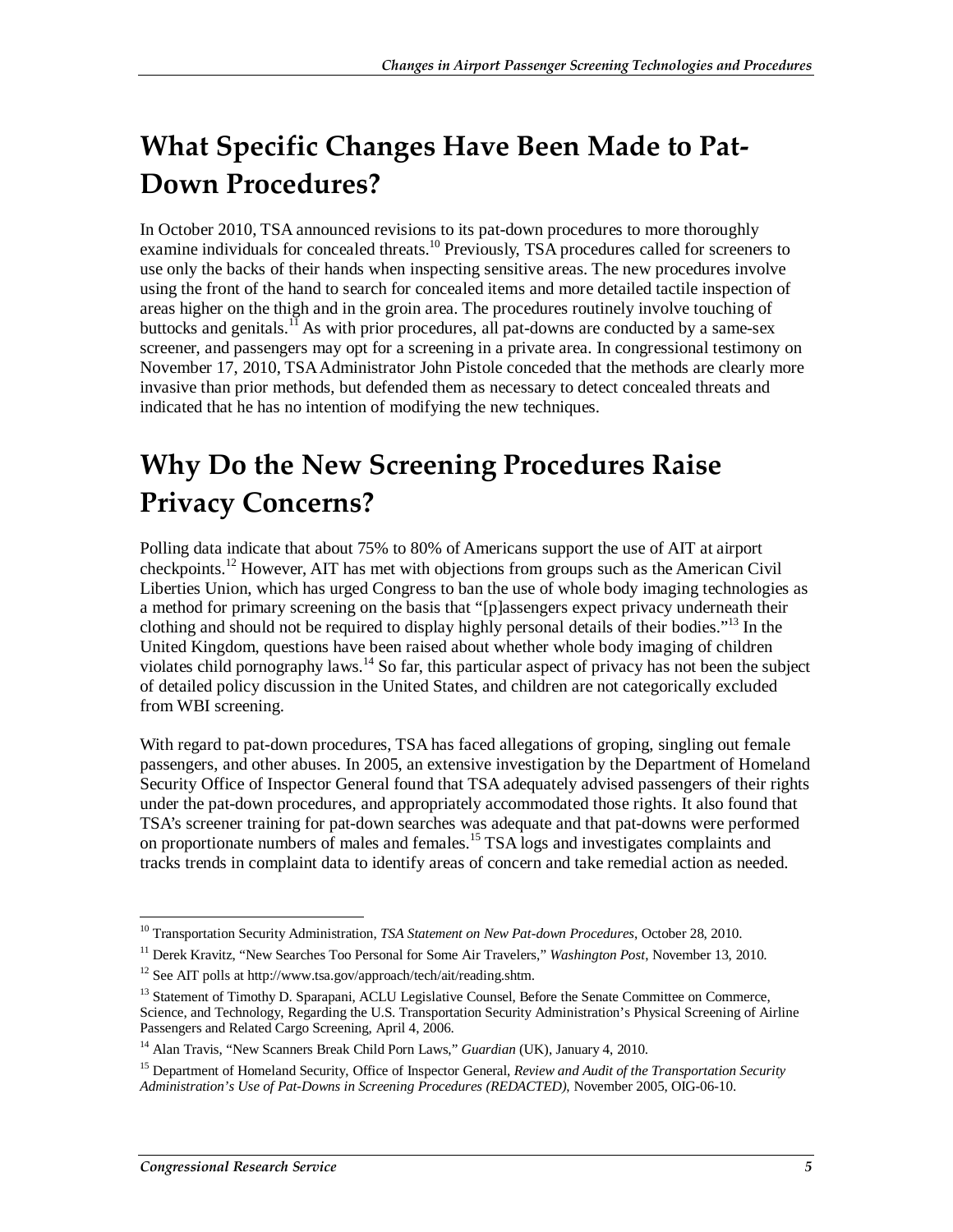Nevertheless, TSA's new, more thorough pat-down procedures have brought complaints, as similar touching could constitute sexual assault in other circumstances.

Privacy arguments have been made about other airport screening procedures in the past, to no avail. Courts characterize a routine search conducted at an airport security checkpoint as a warrantless search, generally not subject to the constitutional prohibition against "unreasonable searches and seizures" by the federal government. Such a warrantless search, also known as an administrative search, has been found acceptable if it is "no more intrusive or intensive than necessary, in light of current technology, to detect weapons or explosives," is confined to that purpose, and if individuals may avoid the search by electing not to fly.<sup>16</sup> In more recent case law, the 9<sup>th</sup> Circuit Court of Appeals ruled that airport searches of passengers are reasonable and do not require consent, as "… requiring that a potential passenger be allowed to revoke consent to an ongoing airport security search makes little sense in a post-9/11 world. Such a rule would afford terrorists multiple opportunities to attempt to penetrate airport security by 'electing not to fly' on the cusp of detection until a vulnerable portal is found."17 The Supreme Court, however, has not specifically ruled that airport screening searches are a constitutionally reasonable form of administrative search. More specific policy and legal analysis in the current context may be needed to address whether the new procedures are no more intrusive or intensive than necessary.

#### **What Has Been Done to Allay Privacy Concerns?**

TSA has long been aware of the potential privacy concerns regarding WBI systems. To allay some of these concerns, the millimeter wave systems used by TSA apply privacy filters that blur facial features. X-ray backscatter systems currently deployed use computer algorithms to render a "chalk outline" sketch of the individual and discernible concealed items.

TSA also has implemented procedures for remote viewing of WBI images. Under these procedures, the screener viewing the images cannot see the individual that was imaged and views the images in an enclosed space that is not in public view. Also, the systems in use by TSA have no capacity to store or transmit images, and screeners are prohibited from having any cameras or recording devices in their possession while viewing WBI images. Under TSA procedures, images are immediately deleted after the individual has been screened.

Proposed enhancements to further address the privacy issue involve technical advances. With fully or semi-automated threat detection capabilities, screeners might not have to view images at all, or might only have to view certain portions of an image to respond to automatically detected threats and anomalies. Automated detection capabilities are being currently being tested in the laboratory, and software modifications to existing AIT systems may be field-tested later this year. These modifications would display images of generic figures with boxes alerting screeners to potential threats rather than displaying actual body images.<sup>18</sup> Alternatively, additional distortion

<sup>-</sup><sup>16</sup> *United States v. Davis*, 482 F.2d 893-908 (9<sup>th</sup> Cir. 1973).

<sup>&</sup>lt;sup>17</sup> *United States v. Aukai*, 497 F.3d 955-963 (9<sup>th</sup> Cir. 2007). p. 959.

<sup>18</sup> John Hughes, "U.S. Airports May Soon Test Body Scanner With Privacy Upgrades, TSA Says," *Bloomberg News*, January 13, 2011.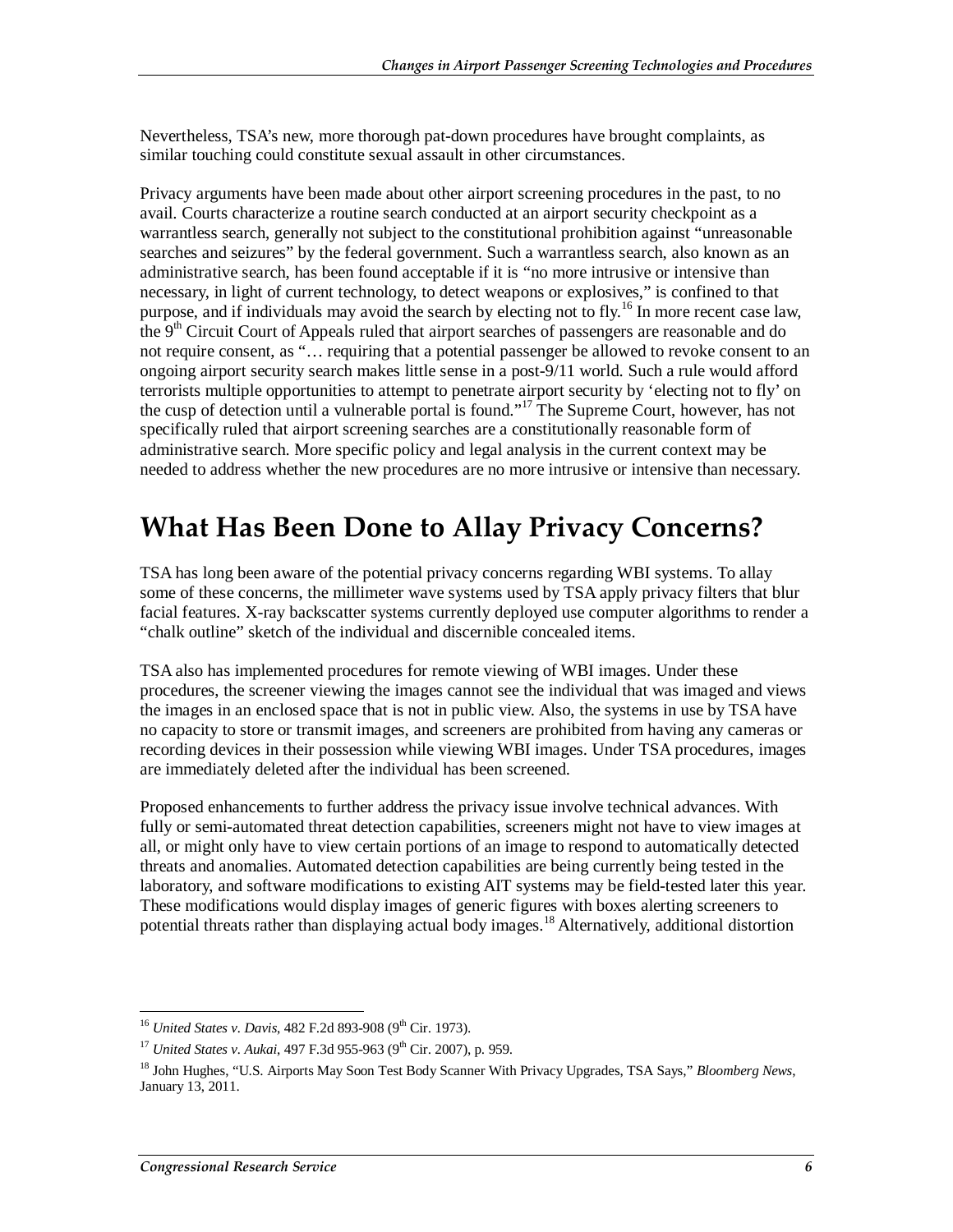of the images to make them less revealing without compromising their ability to detect potentially dangerous concealed objects has been suggested, but has not been evaluated by TSA.<sup>19</sup>

### **What Concerns Have Been Raised Regarding Religious or Cultural Sensitivities?**

TSA does not exempt individuals from screening procedures on the basis of religion or culture. Therefore, an individual must agree to either WBI screening or a pat-down search, even if these methods conflict with religious beliefs or cultural practices.

TSA has particular security concerns regarding loose-fitting clothing and headwear that could potentially conceal threats including explosives. Members of certain religious groups, including some Muslims, and certain cultures, including some African cultures, often wear loose fitting clothing. Additionally, certain religions and cultures sometimes require individuals to wear head coverings in public. Examples include hijabs worn by some Muslim women, yarmulkes worn by some Jewish men, and turbans worn by members of various religious groups.

TSA does not prohibit any individual from wearing loose-fitting clothing or head coverings when passing through a screening checkpoint. However, TSA screeners may select individuals for additional screening if they consider their clothing to be loose fitting enough or large enough to conceal a prohibited threat item. Similarly, TSA screeners may require additional screening and physical inspection of headwear. Because of these procedures, specific groups may believe that they are being targeted for additional screening on the basis of ethnic or cultural identity rather than on the basis of their loose-fitting clothing or headwear. Concerns may also arise during patdown searches if passengers object to touching by screeners on religious or cultural grounds.

#### **Does WBI Have Potential Human Health Effects?**

Potential human health concerns apply to one of the two WBI systems now used by TSA, X-ray backscatter systems. TSA contends that the levels of ionizing radiation emitted by approved Xray backscatter systems are well below levels considered safe for human exposure. The radiation exposure from a single X-ray backscatter image is said to be equivalent to the naturally occurring radiation received during two minutes flying at altitude aboard a commercial airliner.<sup>20</sup> Approved backscatter systems have been evaluated by the Food and Drug Administration's Center for Devices and Radiological Health, the National Institute of Standards and Technology, and the Johns Hopkins University Applied Physics Laboratory.

The controversy over exposure to X-ray backscatter persists. In April 2010, faculty members from the University of California, San Francisco, including prominent researchers in biochemistry, biophysics, X-ray imaging, and cancer research, expressed their concerns in a letter to President Obama's assistant for science and technology, John P. Holdren. They suggested that while the radiation dose received from X-ray backscatter imaging would be safe if it were

 $\frac{1}{1}$ 19 Ashley Halsey III, "A Fix for TSA Scanning Worries?," *Washington Post*, November 22, 2010.

 $^{20}$  http://www.tsa.gov/approach/tech/ait/faqs.shtm.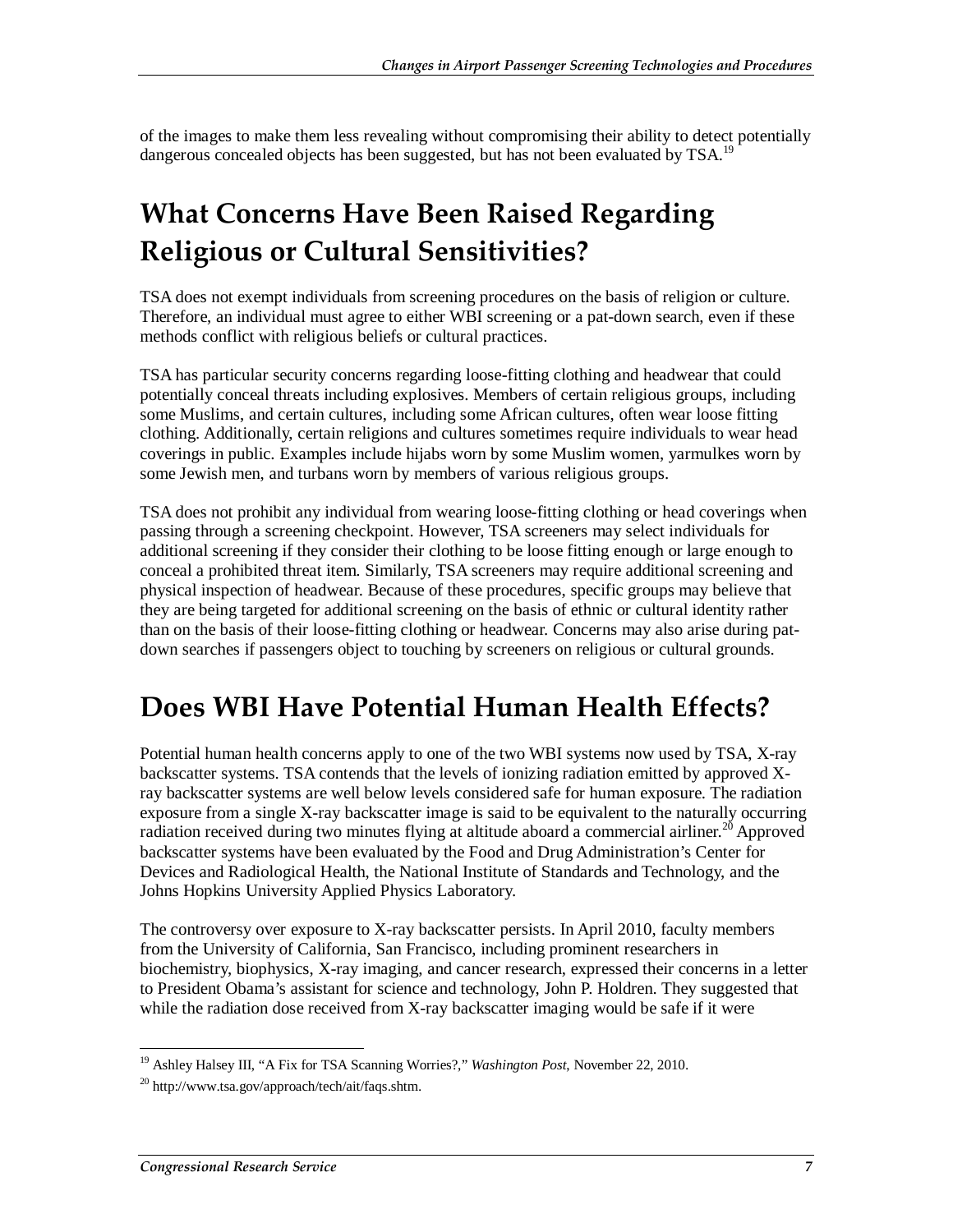distributed throughout the body, it is instead concentrated only on the skin and underlying tissue, such that "the dose to the skin may be dangerously high."<sup>21</sup> The letter stated that older travelers and those with compromised immune systems may be at particular risk; that some females may be at higher risk of developing breast cancer; that the potential health effects on children, adolescents, pregnant women, and fetuses have not been fully assessed; that the proximity of the testicles to the skin raises concerns over possible sperm mutation; and that the effects on the cornea and the thymus gland have not been determined. It also cautioned that a system malfunction could potentially cause a very high radiation dose to be concentrated on a single spot. TSA and the Food and Drug Administration provided a lengthy response to the letter, asserting that the potential health risks from full-body screening using approved systems are minuscule, and that extensive independent data confirm that the systems do not present significant risk to public health.<sup>22</sup>

The millimeter wave systems used by TSA do not emit ionizing radiation, the type of radiation usually considered to have sufficient energy to modify the molecular structure of cells, which has been linked to various forms of cancer.<sup>23</sup> They therefore have not raised the same health concerns.

### **What Screening Options Do Passengers Have?**

Statutes require TSA to administer the screening of passengers and property entering security controlled areas of airports. The statutes give TSA authority to define screening requirements subject to certain criteria.<sup>24</sup> Individuals entering security controlled areas without submitting to applicable screening procedures may be subject to civil and criminal penalties.<sup>25</sup>

Under its screening procedures, TSA allows those individuals selected to undergo WBI screening to instead opt to undergo a pat-down search. In some cases, passengers opting for WBI screening during primary screening may subsequently be required to undergo a pat-down search if there are anomalies in their images. For example, well-known humorist Dave Barry reported that he was instructed to undergo secondary pat-down screening after being told he had a "blurred groin."<sup>26</sup>

Once selected to undergo one of the enhanced screening methods, passengers are not given the option of selecting screening using a walk-through metal detector. Under current TSA procedures, once an individual has initiated the screening process, he or she must complete it. This means that if selected for WBI or a pat-down, the individual must undergo one of these two options. Also, if the individual is ordered to undergo a pat-down secondary screening to resolve a metal detector

<sup>-</sup><sup>21</sup> John W. Sedat, Ph.D., Marc Shuman, M.D., David Agard, Ph.D., and Robert Stroud, Ph.D., Letter to Dr. John P. Holdren, Assistant to the President for Science and Technology, April 6, 2010, available at http://www.whitehouse.gov/ sites/default/files/microsites/ostp/ucsf-jph-letter.pdf.

<sup>&</sup>lt;sup>22</sup> Department of Health and Human Services, Food and Drug Administration, Center For Devices and Radiological Health. Letter to Dr. John P. Holdren from John L. McCrohan, Deputy Director for Technical and Radiological Initiatives, and Karen R. Shelton Waters, Deputy Assistant Administrator/ Chief Administrative Officer, Transportation Security Administration, October 12, 2010, available at http://www.whitehouse.gov/sites/default/files/microsites/ostp/ fda-backscatter-response.pdf.

<sup>23</sup> American Cancer Society, *Radiation Exposure and Cancer*, available at http://www.cancer.org/Cancer/ CancerCauses/OtherCarcinogens/MedicalTreatments/radiation-exposure-and-cancer.

<sup>&</sup>lt;sup>24</sup> See 49 U.S.C. § 44901.

<sup>&</sup>lt;sup>25</sup> See 49 U.S.C. § 46314.

<sup>26 &</sup>quot;Humorist Dave Barry and His TSA Pat-Down," *All Things Considered*, NPR, November 19, 2010.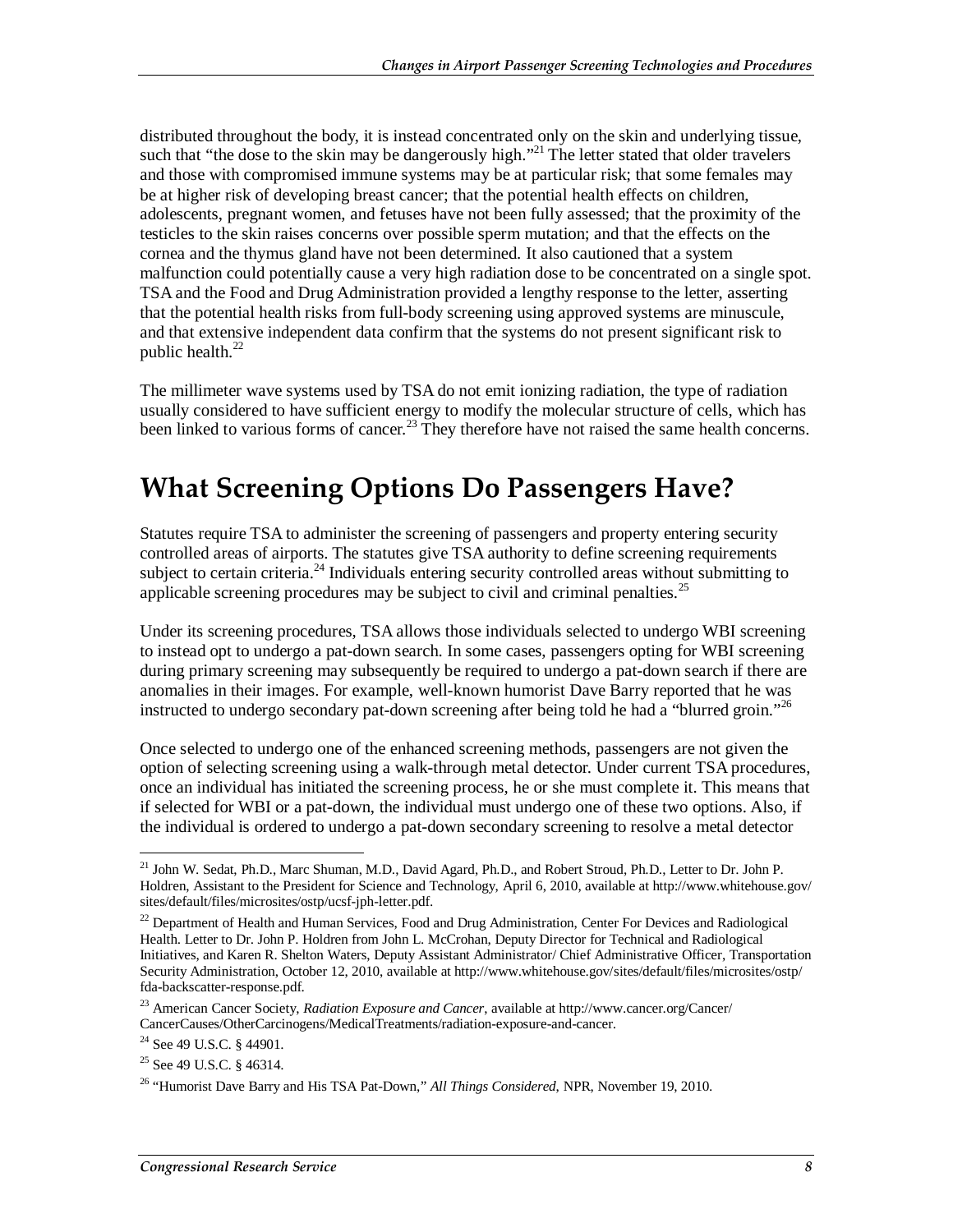alarm or WBI image anomaly, then the individual must comply. The individual cannot simply exit from the screening area and then enter a different security lane in an attempt to avoid WBI screening or a pat-down search. If, after purchasing a ticket, a passenger decides not to fly because of these security requirements, any refund would be handled by the airline, subject to the specific terms of the contract of carriage between the passenger and the airline. This situation poses a considerable dilemma for individuals who have purchased nonrefundable tickets but are uncomfortable with both WBI screening and pat-down searches.

## **What If Passengers Have a Specific Complaint About Screening?**

TSA encourages passengers to immediately notify a TSA supervisor or customer service manager to report complaints. The TSA Contact Center also provides a toll-free number (866-289-9673) and an online complaint form.<sup>27</sup>

If passengers believe their rights have been violated, TSA's Office of Civil Rights and Liberties is internally responsible for investigating claims of violations during checkpoint screening. Such claims may include violations of civil liberties, such as harassment, or violations of civil rights, such as discrimination on the basis of race, ethnicity, age, religion, gender, disability, or sexual orientation. After traveling, a passenger may file a formal complaint describing an incident with the TSA Office of Civil Rights and Liberties External Compliance Division.<sup>28</sup> Complaints may also be filed with the parent Department of Homeland Security's Office for Civil Rights and Civil Liberties.<sup>29</sup> TSA indicates that it will process external complaints filed up to 180 days after an alleged incident, but notes that delays in filing a complaint may significantly limit its ability to conduct a fact-finding investigation. Based on its investigation, TSA may take disciplinary action or other remedial action, such as additional screener training.

### **What Alternative Screening Techniques Are Available?**

The primary alternative to WBI for explosives screening is explosives trace detection, particularly walkthrough explosives trace detection portals. TSA conducted field tests of such technology in 2004. However, citing reliability problems, TSA suspended further deployment, and it has not sought to acquire additional trace portal systems.

Canine teams offer another possible option for explosives detection. TSA, in coordination with state and local law enforcement, has, in total, more than 600 explosives detection canine teams, about 80% of which focus on aviation and air cargo screening. It plans to field more than 1,000 teams, with 90% focused on aviation, by the end of FY2011. However, these teams are not used

 $\frac{1}{2}$  $27$  See http://www.tsa.gov/contact/index.shtm.

<sup>&</sup>lt;sup>28</sup> Transportation Security Administration, Office of Civil Rights and Liberties (TSA-6), External Compliance Division, 601 S.  $12^{th}$  Street, Arlington, VA 20598; e-mail: TSA.OCR-ExternalCompliance@dhs.gov.

<sup>&</sup>lt;sup>29</sup> Department of Homeland Security, Office for Civil Rights and Civil Liberties, Review and Compliance, 245 Murray Lane, SW, Building 410, Mail Stop #0190, Washington, DC 20528; e-mail: civil.liberties@dhs.gov.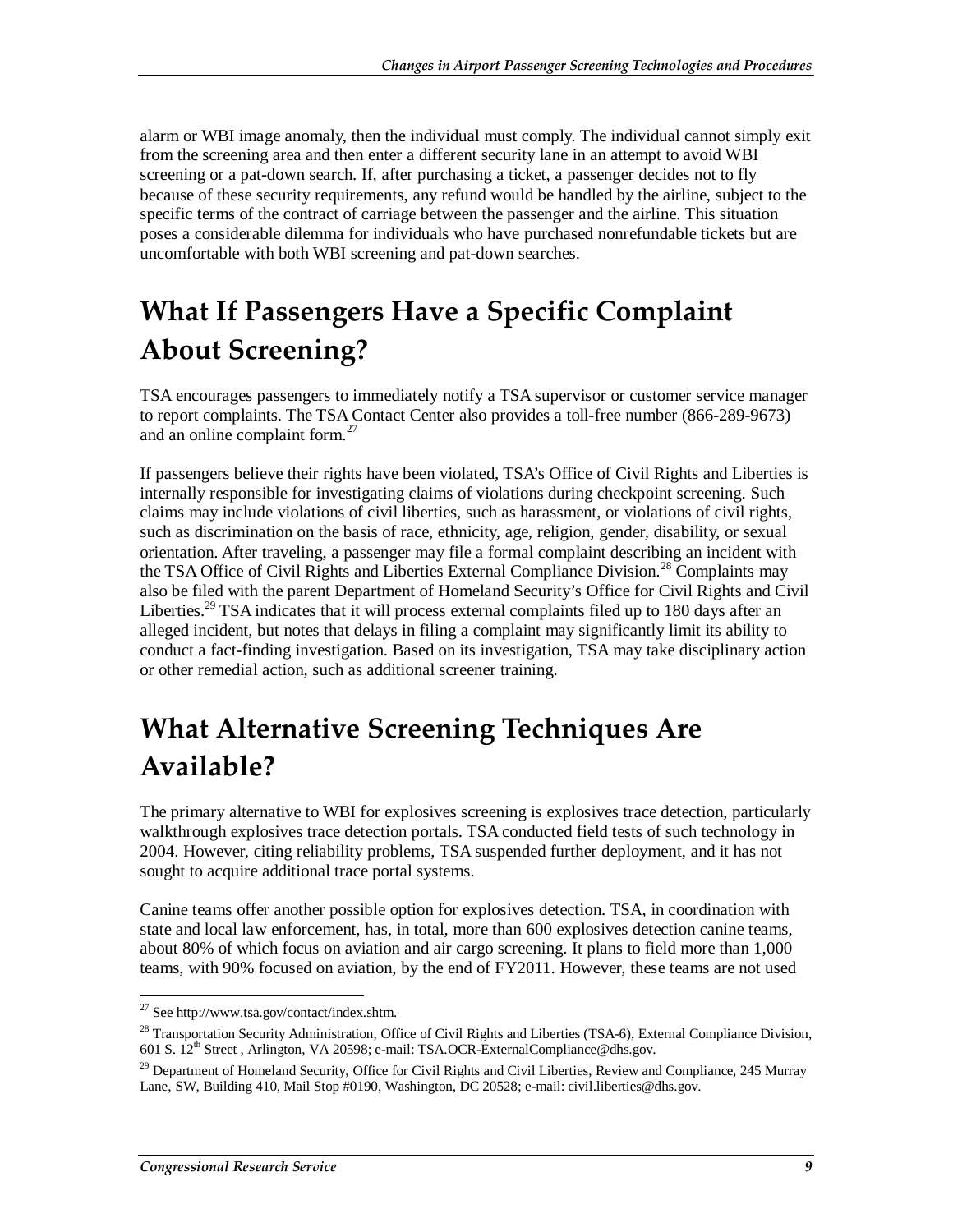routinely for screening passengers and spend most of their time inspecting cargo and baggage and patrolling airport terminals. Although canine teams may be less objectionable to some individuals uncomfortable with WBI and pat-down searches, some individuals have a fear of or allergies to dogs. There also may be religious and cultural sensitivities regarding the use of dogs to search individuals. Large numbers of canine teams would be needed to make this a viable option for screening large numbers of air travelers. Further research may be needed to determine if canines provide an adequate level of screening. One complication is that dogs trained to sniff out explosives would not be capable of detecting other threats, such as nonmetallic weapons.

#### **Have These Issues Been Addressed in Legislation?**

In 2009, Representative Chaffetz introduced the Aircraft Passenger Whole-Body Imaging Limitations Act (H.R. 2027,  $111<sup>th</sup>$  Congress), which would have prohibited the use of WBI for routine screening and would have assured passengers the option to select a pat-down search. The bill would also have prohibited the storage, transfer, sharing, or copying of any image of a passenger generated by a WBI screening system. This proposal was offered as an amendment (H.Amdt. 172) to the Transportation Security Administration Authorization Act (H.R. 2200) and was included in the version of that bill passed by the House on June 4, 2009 (see Section 215).

In contrast, Senator Bennett offered the Securing Aircraft From Explosives Responsibly: Advanced Imaging Recognition (SAFER AIR) Act of 2010 (S. 3536,  $111<sup>th</sup>$  Congress) on June 24, 2010. That measure called for the expeditious deployment and use of AIT and other advanced technologies for primary screening of aircraft passengers, and would have given passengers the option of passing through a metal detector and undergoing pat-down screening instead of undergoing AIT screening. Although S. 3536 would have required AIT to be used as a primary screening method, whereas H.R. 2027 and H.R. 2200 would have prohibited it from use as a primary screening method, the bills had in common several concepts for protecting privacy. Many of these provisions paralleled current TSA practices.

On November 17, 2010, Representative Paul introduced the American Traveler Dignity Act of  $2010$  (H.R. 6416, 111<sup>th</sup> Congress). This bill would have barred TSA, TSA screeners, private airport security screeners, or others involved in the screening process to claim immunity from prosecution in a criminal or civil proceeding arising as the result of whole-body screening or a pat-down search. Representative Paul, in discussing the legislative proposal, asserted that TSA screeners should not be immune from laws pertaining to sexual assault; child pornography; and the endangering of others through the use of radiation-emitting machinery.<sup>30</sup>

-

<sup>30</sup> Representative Ron Paul, *Introducing the American Traveler Dignity Act*, available at http://paul.house.gov/ index.php?option=com\_content&task=view&id=1796&Itemid=60.